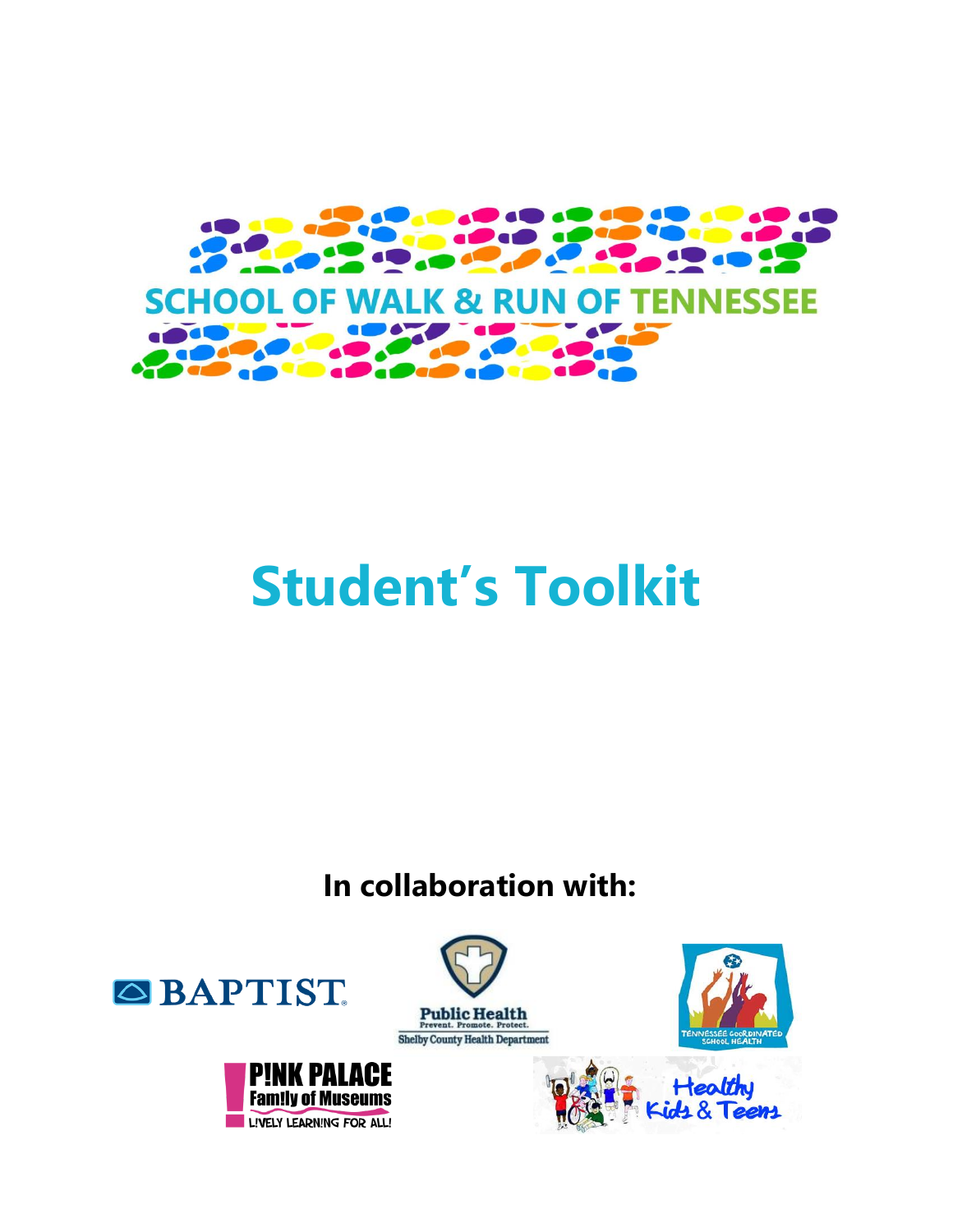

Dear Parent or Guardian,

We are excited to announce that our school is participating in the Shelby County Health Department's School of Walk and Run of Tennessee program, in partnership with Baptist Memorial Health Care Corporation, Tennessee Coordinated School Health, the Pink Palace Museum of Memphis and Healthy Kids and Teens Inc.

#### **Goal of Program:**

The School of Walk and Run of Tennessee aims to increase physical activity among students with the goal of walking 10,000 steps per day. A walking club is a fun way for students and staff to be more active. As a class, your child will journey across Tennessee, aiming to walk 1,600 miles together during the school year and unlocking fun science, history and health facts along the way.

#### **Included in your child's walking tool kit:**

- List of Memphis Parks to explore
- Log to track your child's steps, miles or minutes of activity
- Incentives as he/she reaches different mile markers along the way

#### **How to Get Involved:**

We hope you will be involved, too. Included in this packet is a list of parks across Memphis. We encourage you to walk with your child, track their steps, miles or minutes of activity, and return the mileage sheet to your child's teacher.

If you have any questions, please contact your student's teacher. We're looking forward to a healthier school year!





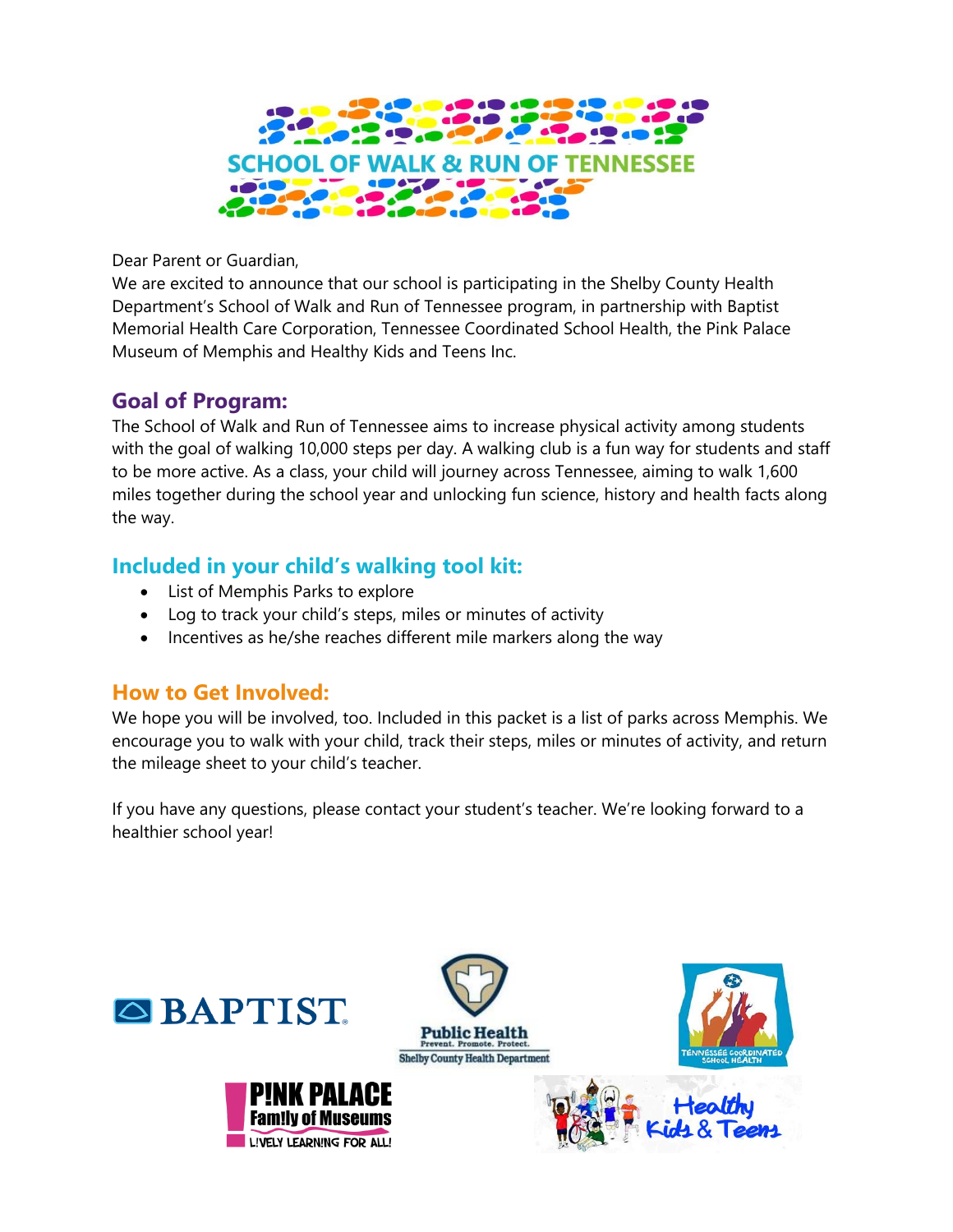

Estimados padres,

Estamos muy emocionados anunciar que nuestra escuela está participando en el programa Escuela de Caminar y Correr de Tennessee, en colaboración con el Departamento de Salud del Shelby County, Baptist Memorial Health Care Corporation, Tennessee Coordinated School Health, el Museo del Pink Palace y los Healthy Kids and Teens Inc.

#### **Meta del Programa:**

La Escuela de Caminar y Correr de Tennessee aspira aumentar la actividad física de los estudiantes con la meta que cada estudiante camina 10,000 pasos diario. Un club de caminar es una forma divertida para los estudiantes y el personal ser más activos. Como una clase, su niño viajará a través de Tennessee, aspirando caminar 1,600 millas juntos durante el año de escolar y aprendiendo hechos de ciencia, historia y salud durante el camino.

#### **Incluido en el paquete de su niño:**

- Lista de parques de Memphis para explorar
- Diario para anotar los pasos, millas o minutos de actividad física de su niño
- Incentivos cuando su niño llega a ciertos destinos en el camino

#### **Cómo participar con su niño:**

Esperamos que usted participará también. Incluido en este paquete es una lista de parques en Memphis. Le animamos a usted caminar en familia, anotar el número de pasos o minutos de actividad de su niño, y devolver el diario de actividad al maestro de su niño.

Si tiene preguntas, por favor contacte al maestro de su niño. ¡Estamos emocionados por un año escolar más saludable!

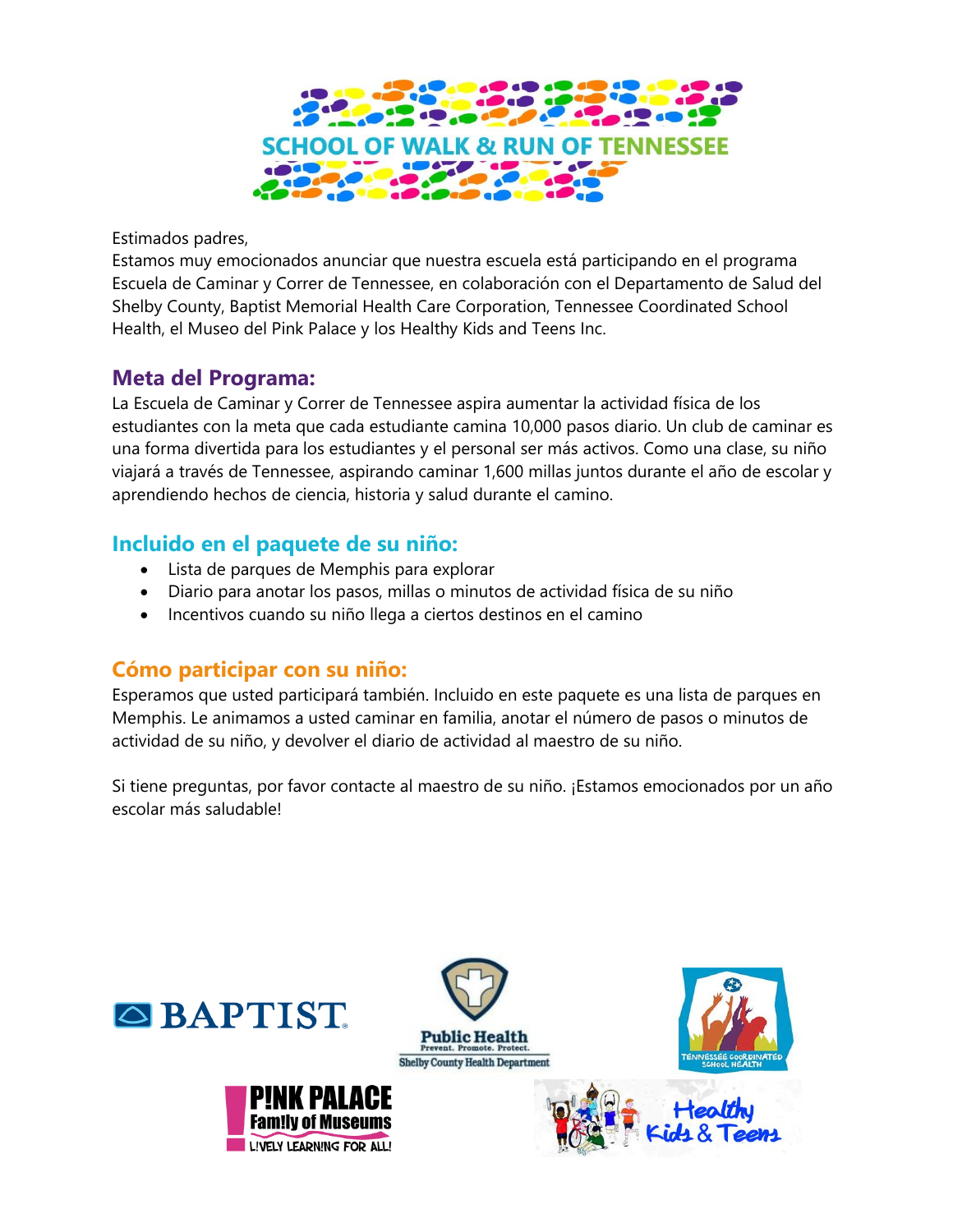## **Get to know our Memphis Parks**



In Memphis, we have many parks! Exploring the different parks can be an adventure. Grab your friend or parent, put on your walking shoes, and head to a local park. You will learn just how much there is to do outside—and how each one has its own personality. Just like kids!

#### **NORTH MEMPHIS**

**Carver Heights,** 3371 Margaretta Rd. Includes: Basketball court, playground, pavilion, & walking trail. Ten laps = 1 mile.

**Egypt Central Park,** 3985 Egypt Central. Includes: Raleigh Senior Center, fitness equipment, pavilion, 2 ball fields, playground & 0.5-mile trail. Two laps = 1 mile.

**John F. Kennedy Park,** 4577 Raleigh Lagrange Rd. Amenities include: Includes softball fields, soccer fields and nature trail.

**Pierotti Park,** 3678 Powers Rd. Includes: Raleigh Community Center, swimming pool, and outdoor tennis courts.

#### **EAST MEMPHIS**

**Fletcher Creek Park,** 8668 Dexter Rd. Includes: Pavilion, play court, playground, picnic area and 1-mile walking trail.

**Germanshire Park,** 3965 South Germantown Rd. Includes: Playground equipment, pavilion, soccer field and 0.5-mile fitness trail. Two laps around the fitness trail equals 1 mile.

**Lichterman Nature Center,** 5992 Quince Rd. Includes: Nature center, 2-mile nature trail and a lake.

**Willow Park,** 4971 Willow Rd. Includes: Marion Hale Community Center, lighted ball fields and a pool.

**Shelby Farms Park,** 500 N. Pine Lake Dr. Includes: Greenline, Lucius Burch Natural Area, Woodland Discovery Playground, fishing lakes, Wolf River pedestrian bridges, stables, amphitheater, picnic areas, trails and leadership garden.

#### **SOUTHEAST MEMPHIS**

**Flowering Peach Park,** 3819 Camelia Cove. Includes: Play equipment, pavilion and a fitness trail. Three laps = 1 mile.

**Medal of Honor Park,** 3751 Park Lake Dr. Amenities include: 3/4-mile fitness trail and lake.

**Oakhaven Park,** 3875 Bishop Bridge. Includes: Playground, ball field, pavilions, & walking trail. Two laps = 1 mile.

**Raines Road Park,** 4199 Hickory Hill Rd. Includes: Playground, pavilion, ball field and walking trail. Two laps = 1 mile.

#### **SOUTH MEMPHIS**

**Alcy Samuels Park,** 1401 Alcy Rd. Includes: Playground, ball field, basketball courts, and fitness trail. Two laps = 1 mile.

**Chandler Park,** 965 Walker Ave. Includes: 2 outdoor basketball courts, pavilion, and a walking trail.

**Charjean Park,** 2601 Ketchum Rd. Includes: Playground, ball field, play equipment, and pavilion.

**Cherokee Park,** 2927 Filmore Ave. Includes: Playground, ball field, basketball court, pavilion, & a fitness trail. Two laps =1 mile.

**Godwin Park,** 4410 Mallory Ave. Includes: baseball field.

**Robert O'Brien Park,** 1692 South Prescott St. Includes: 0.5-mile fitness trail. 2 laps = 1 mile.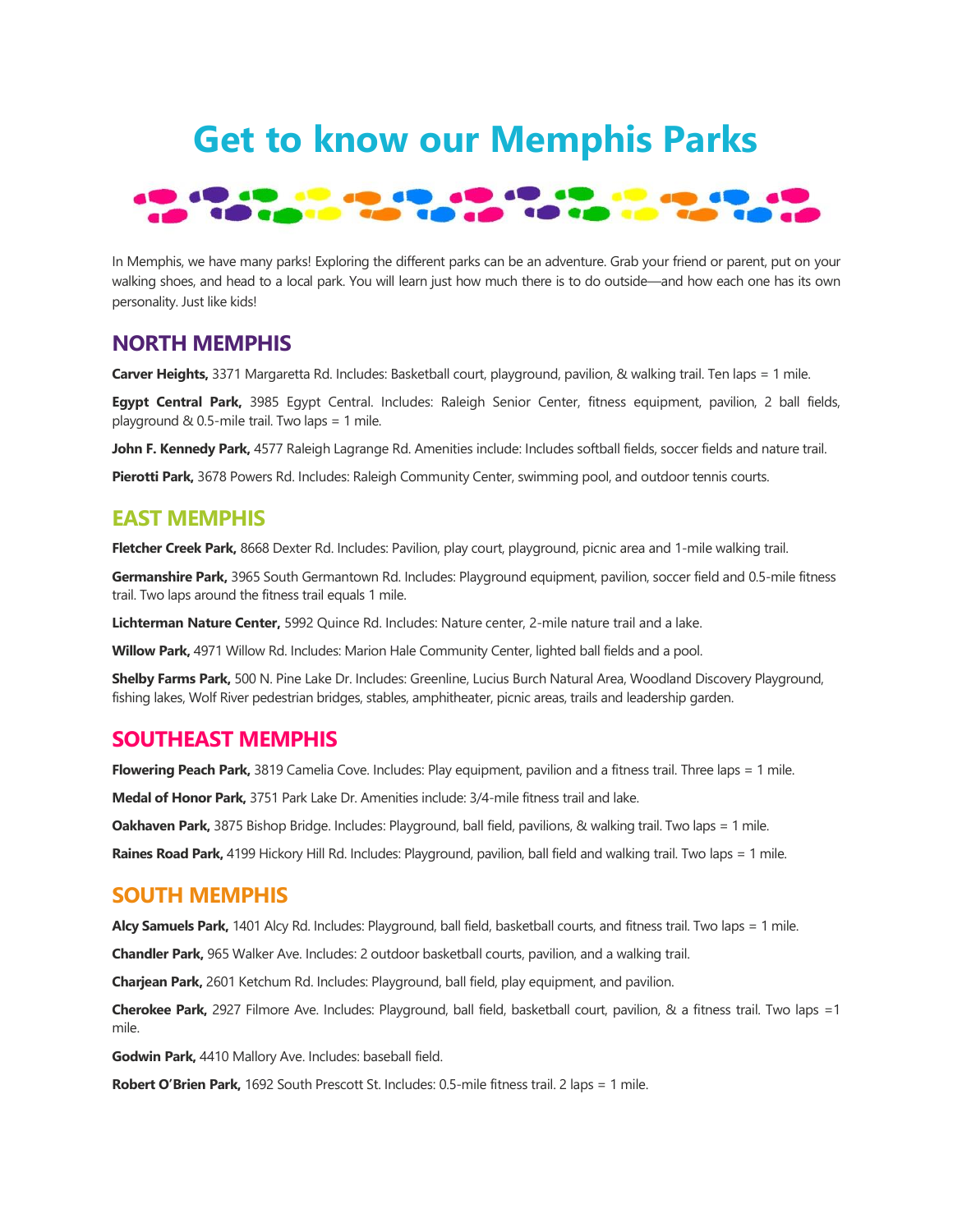#### **MIDTOWN**

**Audubon Park,** 4145 Southern Ave. Includes: Park, golf, Botanic Gardens, tennis center and a 1 mile Cancer Survivors Park.

**Avon Park,** 310 N. Avon. Includes: play equipment.

**Gaisman,** 4221 Macon. Includes: Gaisman Community Center, softball fields, play equipment, and one mile walking trail.

**Overton Park,** 2080 Poplar Ave. Includes: Memphis Zoo, Brooks Museum of Art, formal gardens, Memphis College of Art, Levitt Shell, Veterans Plaza, statues, and picnic areas.

Pauline Marquette Park, 4946 Alrose Ave. Includes: Playground, ball field, 0.5-mile walking trail. Two laps = 1 mile.

**Sea Isle,** 5220 Sea Isle. Include: McWherter Senior Citizens Center and 1-mile walking trail.

#### **SOUTHWEST MEMPHIS**

**Belz Park,** 1965 Shelby St. Includes: Playground ball field, 0.75-mile walking trail and play court.

**David Carnes Park,** 902 Whitehaven Lane. Includes: Playground, ball field, play equipment, pavilion,

0.5-mile walking trail, and a picnic area. Two laps around equals 1 mile.

**Dalstrom Park,** 1015 W. Shelby Dr. Includes: 2 playgrounds, pavilion & picnic areas, and a 1.5 mile walking trail.

**Gaston Park,** 1046 S. Third St. Includes: Gaston Community Center, 0.25-mile walking trail, pavilion, and play equipment. Four laps around walking trail = one mile.

**Sidney Lanier Park,** 781 Crescent Rd. Includes: Play equipment & 0.5-mile fitness trail. Two laps = 1 mile.

#### **DOWNTOWN**

**Denver Park,** 3475 Denver St. Includes: Playground, ball field, basketball court, & a 0.33-mile walking trail. Three laps = 1 mile.

**Mississippi River Greenbelt,** Island Dr at Auction. Includes: Boating, 1.5 mile riverwalk with views of the Mississippi River.

**Morris Park,** 731 Poplar Ave. Includes: Play equipment, .25 walking trail and 2 basketball courts. Four laps = 1 mile.

**Pickett Park,** 2555 St. Elmo. Includes: North Frayser Community Center, walking trail & a playground. Five laps = 1 mile.

**Washington Park,** 1972 N. Second St. Includes: Play equipment, basketball court, and walking trail. Two laps = 1 mile.

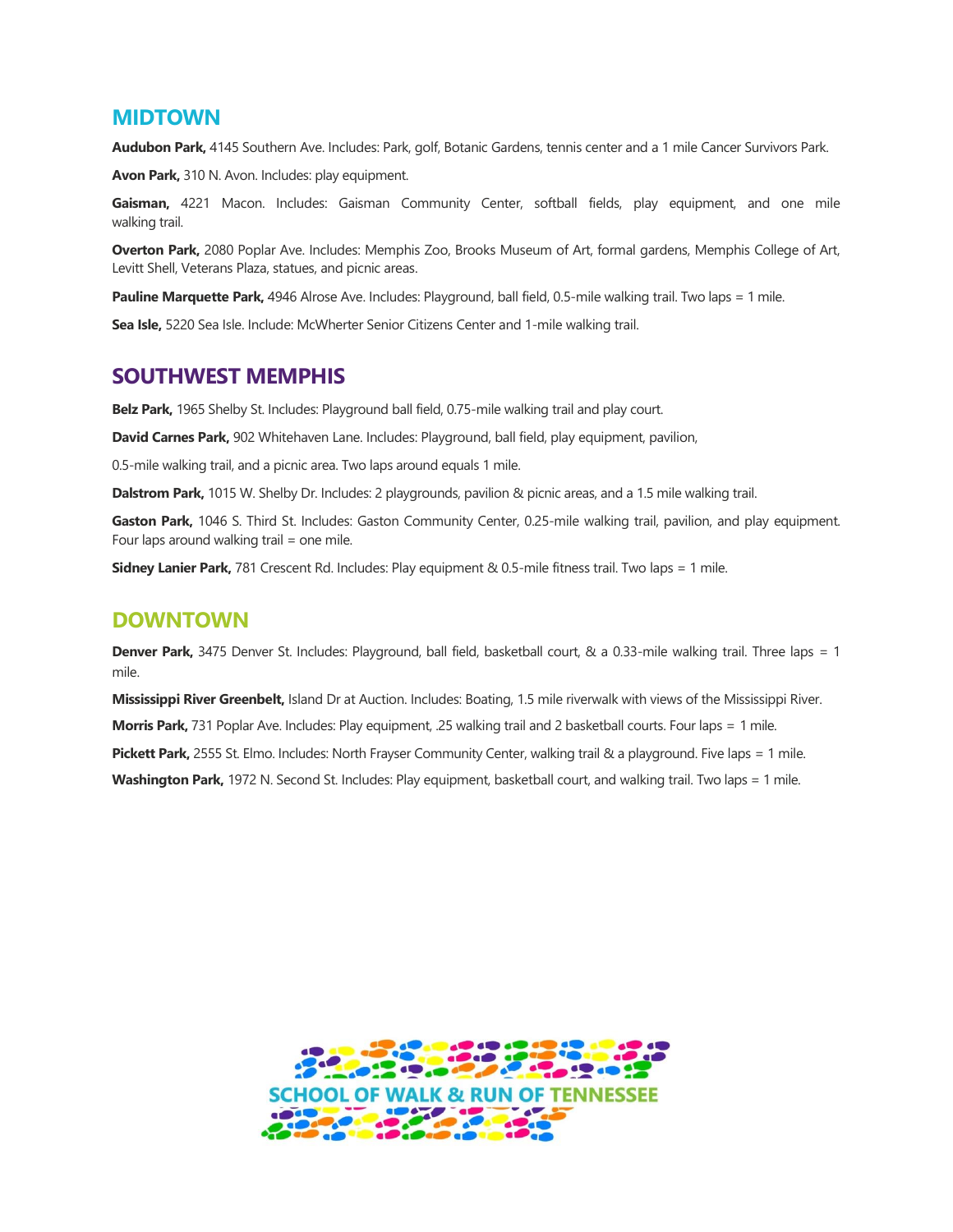### **SCHOOL OF WALK & RUN ACTIVITY TRACKER**

Record your child's steps, miles or minutes of activity each week. Return completed tracker to your child's teacher.



|                  | <b>WEEK1</b> | <b>WEEK 2</b> | <b>WEEK 3</b> | <b>WEEK4</b> | <b>WEEK 5</b> |
|------------------|--------------|---------------|---------------|--------------|---------------|
| <b>SUNDAY</b>    |              |               |               |              |               |
| <b>MONDAY</b>    |              |               |               |              |               |
| <b>TUESDAY</b>   |              |               |               |              |               |
| <b>WEDNESDAY</b> |              |               |               |              |               |
| <b>THURSDAY</b>  |              |               |               |              |               |
| <b>FRIDAY</b>    |              |               |               |              |               |
| <b>SATURDAY</b>  |              |               |               |              |               |

|                  | <b>WEEK1</b> | <b>WEEK 2</b> | <b>WEEK 3</b> | <b>WEEK4</b> | <b>WEEK 5</b> |
|------------------|--------------|---------------|---------------|--------------|---------------|
| <b>SUNDAY</b>    |              |               |               |              |               |
| <b>MONDAY</b>    |              |               |               |              |               |
| <b>TUESDAY</b>   |              |               |               |              |               |
| <b>WEDNESDAY</b> |              |               |               |              |               |
| <b>THURSDAY</b>  |              |               |               |              |               |
| <b>FRIDAY</b>    |              |               |               |              |               |
| <b>SATURDAY</b>  |              |               |               |              |               |

|                  | <b>WEEK1</b> | <b>WEEK 2</b> | <b>WEEK 3</b> | <b>WEEK4</b> | <b>WEEK 5</b> |
|------------------|--------------|---------------|---------------|--------------|---------------|
| <b>SUNDAY</b>    |              |               |               |              |               |
| <b>MONDAY</b>    |              |               |               |              |               |
| <b>TUESDAY</b>   |              |               |               |              |               |
| <b>WEDNESDAY</b> |              |               |               |              |               |
| <b>THURSDAY</b>  |              |               |               |              |               |
| <b>FRIDAY</b>    |              |               |               |              |               |
| <b>SATURDAY</b>  |              |               |               |              |               |